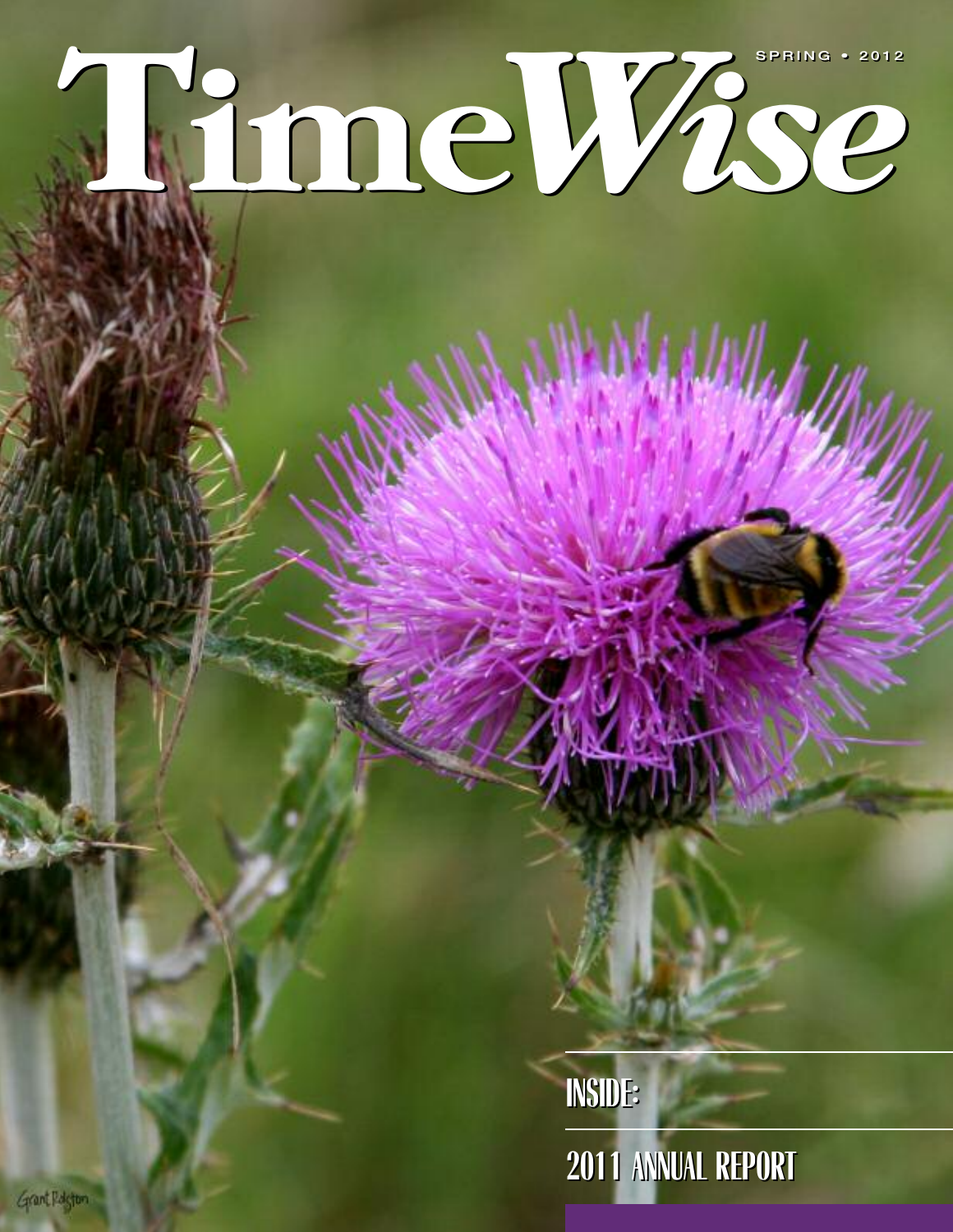# **CONTENTS**

## **PROFILE**

Al Meyer –"It's been the longest **6** 90 days I've ever had on the job."

## **SPECIAL FEATURES**

Election of Employee Delegates **2**

Four Funds: Planning your route **4** on the Road to Retirement

> The Road to Retirement: **9** Paving the way

> > Board of Directors President – Earl Hanson Vice-President – Gary Mearns Directors – Mel Adams Jeff Ambrose Jim Huggard Al Meyer

**Staff** General Manager – Bill Turnbull Investment Manager – Brent Godson Accounting/Investment Officer – Joel Sawatsky Member Services Manager – David Kapeluck Information Officer – Muriel Baribeau Office Administrator – Fiona May Office Administrator – Rhonda Rodh Office Administrator – Joanne Anderson Office Administrator – Gayle Richmond IT Manager – Tanya Lung Programmer Analyst – Rob Peddle Programmer Analyst – Alex Hoffman



## **FEATURES**

**1** <sup>2012</sup> Annual Meeting Opdate

**1** <sup>2012</sup> Federal Budget Update

### **REGULAR COLUMNS**

**12** In Remembrance

TimeWise is published at least twice a year by the Co-operative Superannuation Society Pension Plan (registration no.0345868), Box 1850, Saskatoon, Saskatchewan S7K 3S2. Phone (306) 244-1539.

TimeWise is the official publication of the Co-operative Superannuation Society Pension Plan and is provided free to all active contributing members of the Pension Plan through the Pension Plan's member organizations and to all retired members of the Pension Plan.

Opinion and comment expressed in TimeWise does not necessarily reflect the official policy of the CSS Pension Plan. This issue of TimeWise is printed on RESOLVE COATED GLOSS which contains 50% recycled fibre of which a minimum of 15% is post-consumer waste.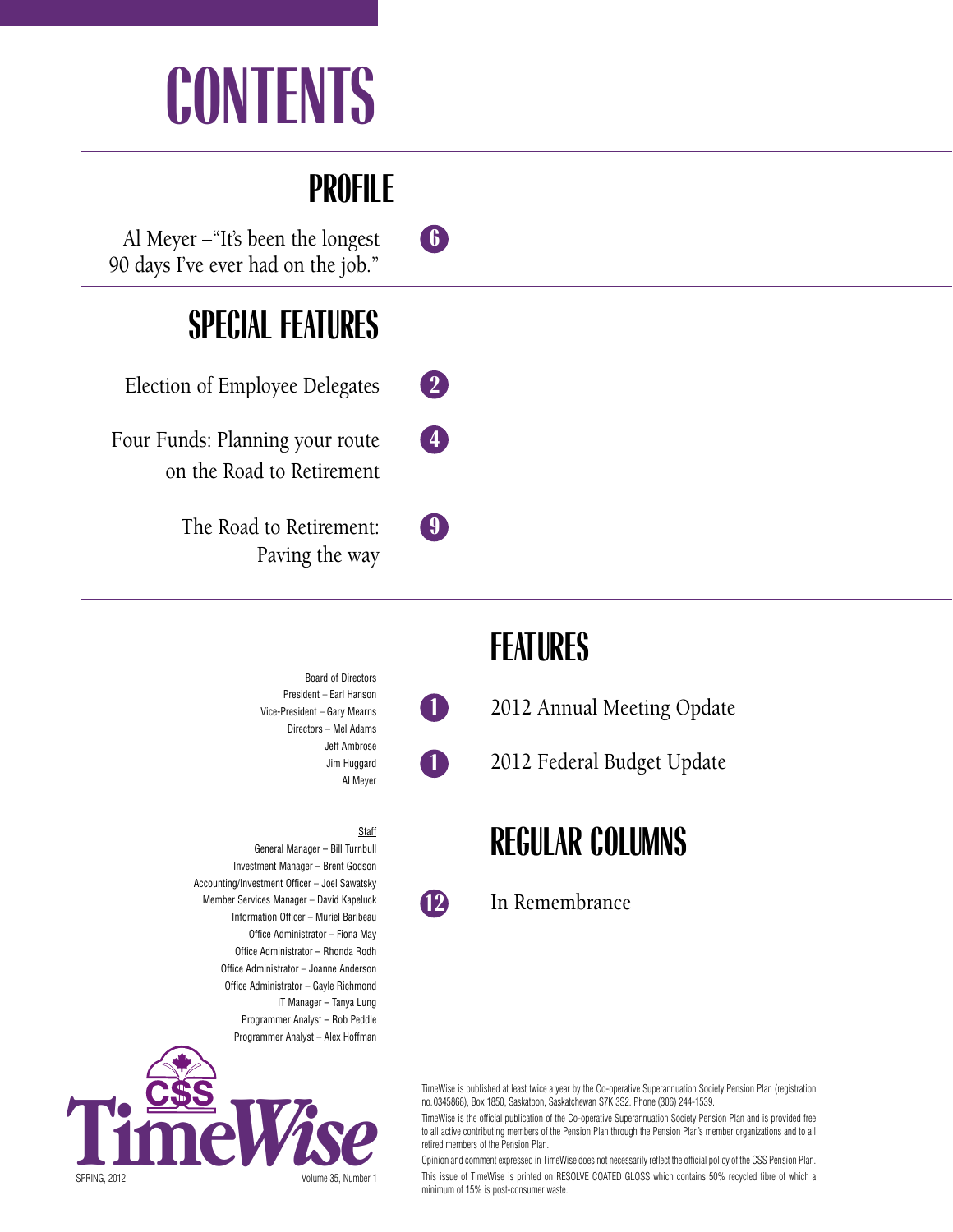# **2012 ANNUAL MEETING UPDATE**

**T** he Co-operative Superannuation Society (CSS) Annual Meeting was held on Friday, March 30, 2012 in Saskatoon.

#### **Delegate Seminar**

Bill Turnbull, General Manager of the CSS Pension Plan made a presentation at the Delegate Seminar held the Thursday evening prior to the Annual Meeting.

The presentation dealt with a review of how members have been using the Plan's new investment funds in 2011, as well the processing fees charged for member Investment Instructions and some other transactions. There was also a review of strategies used by the CSS Pension Plan as well as other pension plans to help support investment choice by members.

After this presentation the Delegates formed groups to discuss the presentation topics. At the end of the discussion period, Delegates shared their views. Plan management and the Board will consider the delegates' feedback when Plan policies in these areas are reviewed.

#### **Directors Elections**

Four Director elections were held at the Annual Meeting: two employee director elections and two employer director elections.

Earl Hanson of Innovation Credit Union in Swift Current SK was re-elected to the Board by acclamation as an Employee Director for a three-year term.

In 2011 Jeff Ambrose of Calgary Cooperative Association in Calgary was appointed by the Board to fill the vacancy created by the retirement of Wilf Harms, also of Calgary Co-operative Association. At the Annual Meeting Jeff was elected to the Board by acclamation as an Employee Director for a two-year term.

The other Employee Director on the Board is Jim Huggard, Retiree, of Winnipeg.

Al Meyer of Prairie Centre Credit

Union in Rosetown was re-elected to the Board by acclamation as an Employer Director for a three-year term.

In 2011 Mel Adams of Federated Cooperatives Limited in Saskatoon was appointed by the Board to fill the vacancy created by the retirement of Terry Bell, also of Federated Co-operatives Limited in Saskatoon. At the Annual Meeting Mel was elected to the Board by acclamation as an Employer Director for a one-year term.

The other Employer Director on the Board is Gary Mearns of Federated Cooperatives Limited in Saskatoon.

At the Board re-organization meeting held after the Annual Meeting, Earl Hanson was elected President and Gary Mearns was elected Vice-President.

#### **Service Awards**

Five-year service awards were presented to the following delegates: Al Meyer; Bob Scott; and Anthony Zulyniak.



**O** n March 29 the Federal Government introduced its 2012 Budget. Some items that may be of particular interest to members of the CSS Pension Plan are below.

#### **Canada Pension Plan (CPP)**

The current contribution rate to CPP of 9.9% of pensionable earnings (i.e., 4.95% from the employee and 4.95% from the employer) will remain unchanged. The CPP is projected to be financially sustainable for at least the next 75 years at this funding rate.

#### **Old Age Security (OAS) & Guaranteed Income Supplement (GIS)**

The Budget proposes to change the start date for OAS & GIS (for those with qualified low incomes) from age 65 to 67. For those born on or after February 1, 1962 the start date for OAS and GIS will be age 67. Those born between April 1, 1958 and January 31, 1962 will have a start date between age 65 and 67; the closer your birth date is to April 1, 1958 the closer your start date will be to age 65, and the closer your birth date is to January 31,

1962 the closer your start date will be to age 67. If you are currently receiving OAS or GIS payments, or were born before April 1, 1958 you will not be affected by these proposed changes.

In 2013 eligible Canadians will no longer have to apply for OAS and GIS. Instead, the government will contact seniors to start their benefits.

Effective July 1, 2013 seniors that are eligible to start receiving OAS payments will be permitted to delay the start of their OAS for up to five years, and receive an actuarially increased payment amount.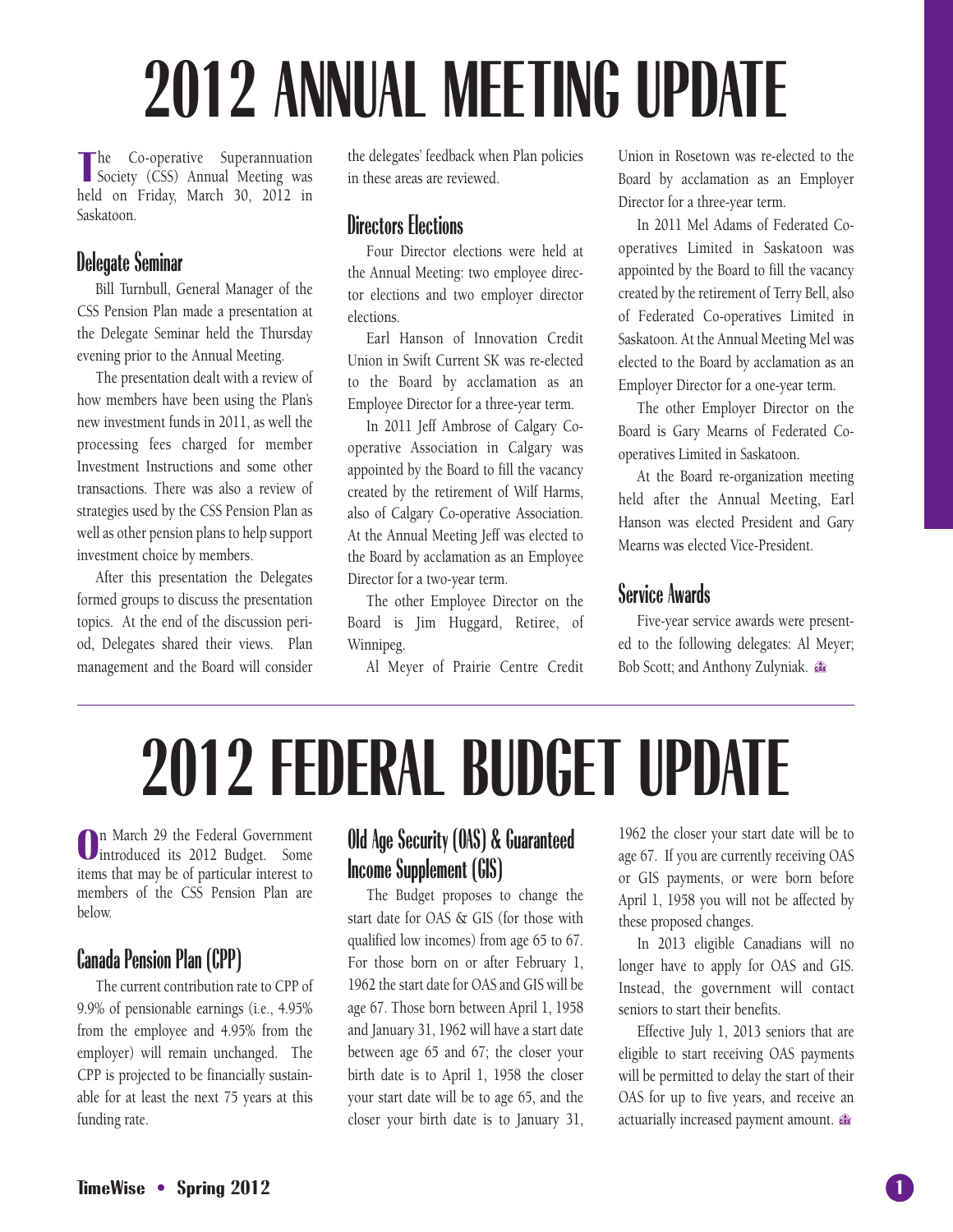# **ELECTION OF EMPLOYEE DELEGATES**

The Co-operative Superannuation Society's Annual<br>Meeting was held on March 30, 2012 at the Delta he Co-operative Superannuation Society's Annual Bessborough Hotel in Saskatoon.

Meeting was<br>Bessborough Hote<br>Four candidat<br>gate positions in<br>region. The four candidat<br>two-year term are gate positions in the region. The four candid<br>
two-year term are: Jeff<br>
Calgary AB; Lee Gor<br>
Calgary AB; Bob Scott, S<br>
Calgary AB; Bob Scott, S<br>
Calgary AB; Bob Scott, S Four candidates were nominated for the four delegate positions in the Alberta/BC/Northern Canada region. The four candidates elected by acclamation for a two-year term are: Jeff Ambrose, Calgary Co-operative, Calgary AB; Lee Gonsalves, Calgary Co-operative, Calgary AB; Bob Scott, St. Paul Co-operative, St. Paul AB; and Jason Sentes, 1st Choice Savings & Credit Union, Lethbridge AB.

> Six candidates were nominated for the four delegate positions in the Manitoba/Eastern Canada region. The four successful candidates elected for a two-year term are: Harry Bowler, Sunrise Credit Union, Treherne MB; Dennis Laing, Interlake Consumers Co-op, Arborg MB; Audri Wilkinson, Concentra Financial, Oakville MB; and Anthony Zulyniak, Federated Co-operatives Limited, Winnipeg MB.

> Two candidates were nominated for the two Retiree delegate positions. Jim Huggard of Winnipeg MB and Gerry St. Pierre of Barrhead AB were therefore elected by acclamation for a two-year term as the Retiree delegates.

> The above delegates joined the seven Saskatchewan region delegates (who were elected for a two-year term last year) at this year's Annual Meeting. The Saskatchewan region delegates are: Mike Gartner, Federated Co-operatives Limited, Saskatoon; Ryan Graham, Concentra Financial, Regina; Earl R. Hanson, Innovation Credit Union, Swift Current; Linda Jijian, Credit Union Central of Saskatchewan, Regina; Celeste Labrecque, TCU Financial Group, Saskatoon; Dave Marchant, Prince Albert Co-op, Prince Albert; and Jason Schenn, Borderland Co-op, Moosomin.

> The above employee delegates, along with the employer delegates, represented employee and employer members at this year's annual meeting in Saskatoon.

> The employer delegates are appointed by the following employer organizations: Credit Union Central Alberta (one delegate), Credit Union Central of Manitoba (two delegates), Credit Union Central of Saskatchewan (three delegates), Concentra Financial (one delegate), and Federated Co-operatives Limited (eleven delegates). The following employer delegates were appointed by the above organizations as follows:

> Credit Union Central Alberta: Adrien Cripps, Calgary;

Credit Union Central of Manitoba: Barrie Davidson, Winnipeg; and Dale Ward, Winnipeg;

Credit Union Central of Saskatchewan: Al Meyer,

Rosetown; Mary Turtle, Regina; and Gordon Young, Radville;

Concentra Financial: Mary Beckett, Saskatoon;

Federated Co-operatives Limited (FCL): Mel Adams, FCL Saskatoon; Beryl Bauer, FCL Director; Fred Biddulph, FCL Saskatoon; Randy Boyer, FCL Saskatoon; Dawn Brinkmeier, FCL Saskatoon; Herb Carlson, FCL Director; Ron Healy, FCL Saskatoon; Brenda MacDonald, The Grocery People, Edmonton; Dean McKim, FCL Saskatoon; Gary Mearns, FCL Saskatoon; and Glen Tully, FCL Director.

The CSS Pension Plan extends its appreciation and thanks to all of the delegates for their interest in the Pension Plan's democratic process. &



**Jeff Ambrose** Vice President Operations & Merchandising Calgary Co-operative Association, Calgary AB (Alberta/BC/Northern Canada Region)



**Earl Hanson** Executive Vice President Risk/Chief Risk Officer Innovation Credit Union, Swift Current SK (Saskatchewan Region)



**Jason Schenn** General Manager Borderland Co-op, Moosomin SK (Saskatchewan Region)



**Jim Huggard** Winnipeg MB (Retiree Delegate)



**Bob Scott** General Manager St. Paul Co-operative, St. Paul AB (Alberta/BC/Northern Canada Region)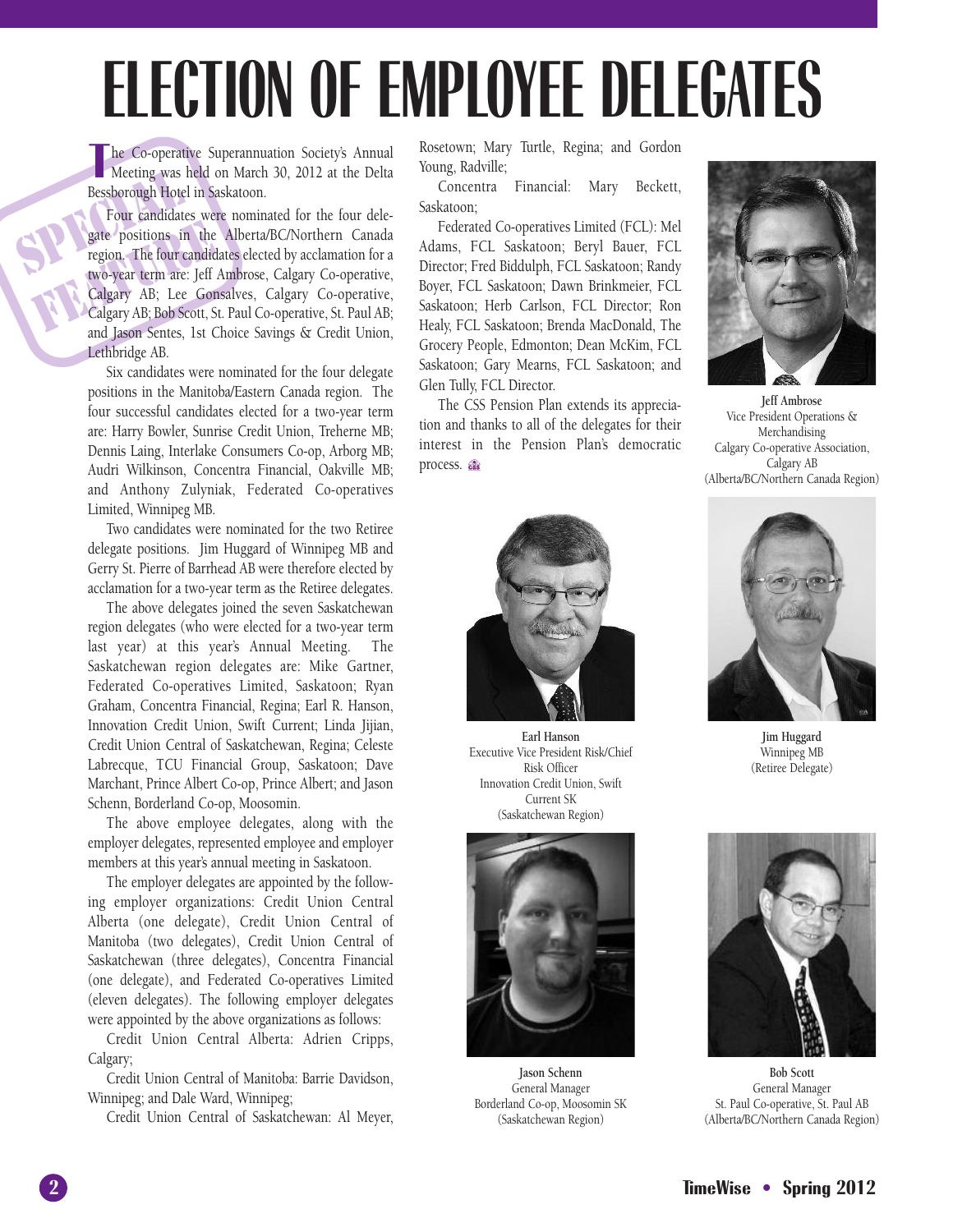

**Harry Bowler** Chief Executive Officer Sunrise Credit Union, Treherne MB (Manitoba/Eastern Canada Region)



**Mike Gartner** Retail Facilities Manager Federated Co-operatives Limited, Saskatoon SK (Saskatchewan Region)



**Lee Gonsalves** Vice President Human Resources Calgary Co-operative Association, Calgary AB (Alberta/BC/Northern Canada Region)



**Ryan Graham** Associate Vice-President, Securitization Corporate Finance Concentra Financial, Regina SK (Saskatchewan Region)



**Linda Jijian** Associate Manager, Development Credit Union Central of Saskatchewan, Regina SK (Saskatchewan Region)



**Celeste Labrecque** Executive Manager, Retail Banking TCU Financial Group, Saskatoon SK (Saskatchewan Region)



**Dennis Laing** General Manager Interlake Consumers Co-op, Arborg MB (Manitoba/Eastern Canada Region)



**Dave Marchant** General Manager Prince Albert Co-op, Prince Albert SK (Saskatchewan Region)



**Jason Sentes** VP Finance 1st Choice Savings & Credit Union, Lethbridge AB (Alberta/BC/Northern Canada Region)



**Gerry St. Pierre** Barrhead AB (Retiree Delegate)



**Audri Wilkinson** Associate Vice-President, Strategic Relationship Management Concentra Financial, Winnipeg MB (Manitoba/Eastern Canada Region)



**Anthony Zulyniak** Human Resources Manager Federated Co-operatives Ltd., Winnipeg MB (Manitoba/Eastern Canada Region)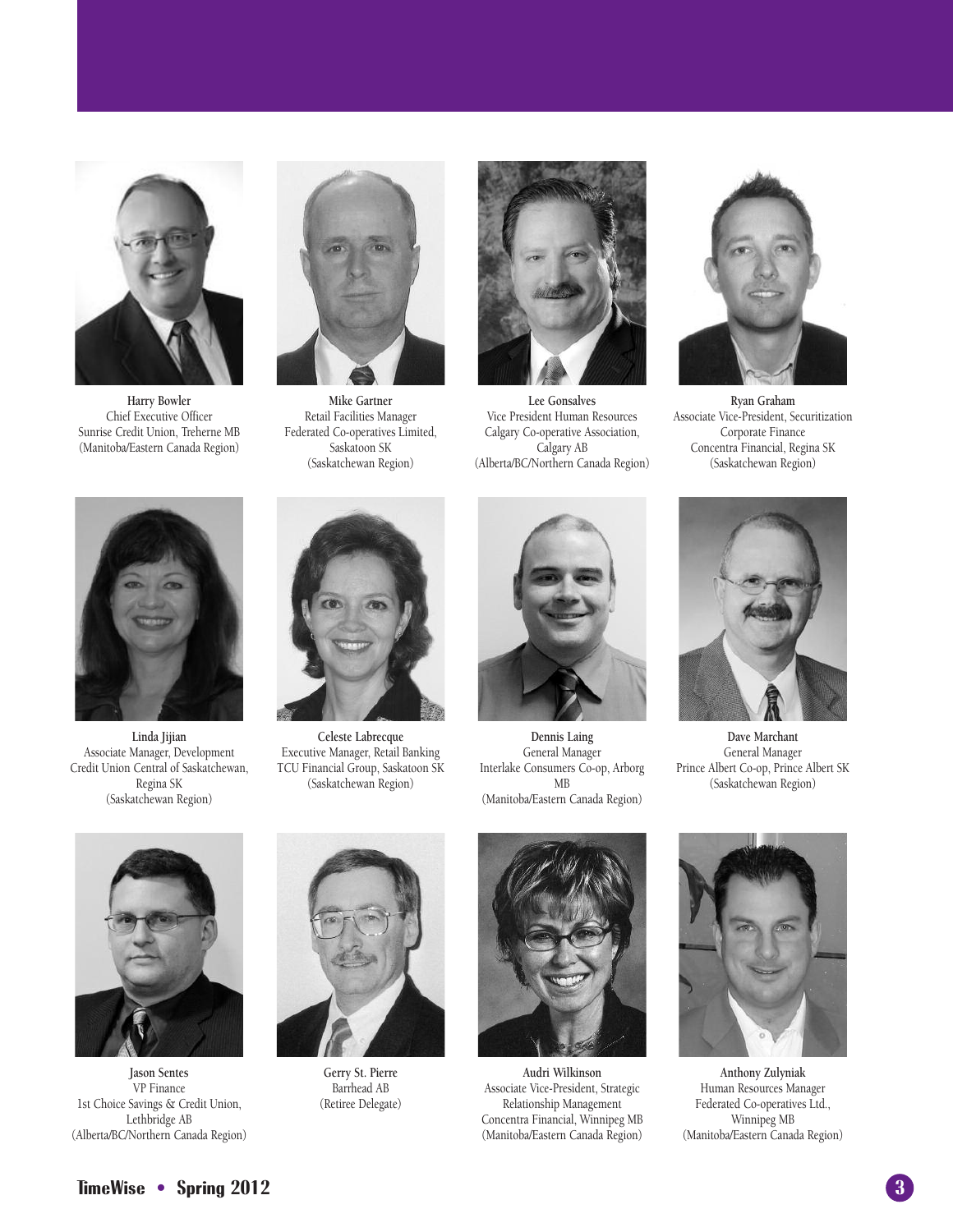# **FOUR FUNDS: PLANNING YOUR ROUTE ON THE ROAD TO RETIREMENT**

This article is the second of a two-part series. The first part appeared in the Fall 2011 issue of TimeWise.

This artic<br>Over the pa Over the past six years, the Plan's investment menu has been expanded so that you can exercise greater control over the investment of your pension funds. The new "four fund" investment menu allows you to structure an asset ment menu has been expanded so that you can exercise greater control over the investment of your pension funds. The new "four fund" investment menu allows you to structure an asset mix that suits your personal risk tolerance and supports your retirement plan. You can remain in the Plan's default investment choice – the Balanced Fund – if you prefer. This article will briefly review some factors to consider when setting your asset mix and how your asset mix might affect your journey on the road to retirement.

> Three of the Plan's four funds – the Money Market Fund, Bond Fund and Equity Fund – contain only one asset class, while the Balanced Fund contains a mix of all three. By shifting part of your pension funds into the Equity Fund, Bond Fund or Money Market Fund, you can adjust your asset mix. The Balanced Fund, on the other hand, has a preset asset mix which is designed to meet the risk/return objectives of a typical, longterm retirement saver.

#### **Asset Class Returns and Volatility**

First, let's look at the types of assets held in the Equity, Bond and Money Market Funds so that we can see how their risk/return profiles differ. The chart below shows estimated expected long term average real returns (adjusted for inflation) for several of the asset classes included in the investment funds offered by the CSS Pension Plan. It also shows the expected standard deviation (Std Dev) of these returns. Standard deviation is commonly used to measure investment risk (see sidebar at top right).

Note that asset classes expected to produce higher average returns (equities) are also expected to have higher standard deviations, while asset classes expected to produce lower average returns (bonds and T-Bills)are expected to have lower standard deviations. This demonstrates the direct relationship that exists between risk and return. If you decide to set your own asset mix, it will become your responsibility to manage this tradeoff between risk and return.

The chart at the top of page 5 shows how changing your asset mix between stocks and bonds would have changed both your real returns and their volatility from 1972 to 2004 inclusive. Note how the real returns and their standard deviation (volatility) generally increase as you add more equities. This demonstrates again that risk increases with expected return. You can also see that the standard deviation of each asset mix is lower than the standard deviation that would result from holding equities only as shown in the preceding table. This demonstrates that fixed income investments dampen equity volatility in a balanced portfolio.

As you review the real returns of the various asset mixes shown above, you might think that there isn't much to be gained by adding more equities and taking more risk. However, the difference between the lowest risk and highest risk portfolio's average return at about 0.35% per year, when compounded over 35 years, would increase you final savings total by more than 12%.

#### **Balanced Fund Returns and Volatility**

Next, let's take a brief look at the asset mix of the Balanced Fund.

The Balanced Fund holds 60% equities and 40% bonds. This asset mix corresponds with the bottom row in the chart at the top of page 5. Based on these historical returns and their expected volatility, if the Balanced Fund

| Fund         | <b>Asset Class</b>            | Real Return <sup>1</sup> | Std Dev |
|--------------|-------------------------------|--------------------------|---------|
| Equity       | Canadian Equities             | 5.4%                     | 19.5%   |
|              | <b>International Equities</b> | 5.4%                     | 16.3%   |
|              | <b>Emerging Equities</b>      | 7.9%                     | 25.0%   |
| <b>Bond</b>  | Canadian Bonds                | 1.3%                     | 5.1%    |
| Money Market | T-Bills                       | $-0.3\%$                 | 1.5%    |
|              | Inflation                     | 2.4%                     |         |

*Source: CSS Pension Plan Portfolio Study 2010*

#### **Measuring Investment Risk**

Standard deviation is commonly used to measure investment risk. It indicates the volatility of a series of annual returns around its median or expected value. One standard deviation includes 2/3rds of the annual returns in a series. For example, looking at the chart on the bottom of this page, you would expect that, 2/3rds of the time, Canadian equities would produce an annual real return of 5.4% plus or minus 19.5%, or between 24.9% (5.4% plus 19.5%) and -14.1% (5.4% minus 19.5%), while bonds would produce an annual real return of 1.3% plus or minus 5.1%, or between 6.4% (1.3% plus 5.1%) and -3.8% (1.3% minus 5.1%).

If 2/3rds of the returns are expected to be within one standard deviation of the median, then 1/3 of the returns are not. This means that there is still a 1/6th chance each year that you could experience a return above these top values, and a 1/6th chance that you could experience a return below these bottom values.

had held a 60/40 asset mix during this entire period, it would have earned an annual real return of between 16.51% and -5.23% 2/3rds of the time, with a 1/6th chance of earning more than this top value and a 1/6th chance of losing more than this bottom value in any given year.

From our own internal records we know that inflation in Canada averaged 5% over these 32 years so the average nominal return (not adjusted for inflation) for a portfolio with a 60/40 asset mix would have been about 10.64% (5.64% real return + 5% inflation). The Balanced Fund did not start to hold its current 60/40 asset mix until 2006. However, because bonds performed unusually well for most of this period, the Fund's

<sup>&</sup>lt;sup>1</sup> To convert real returns to nominal returns, just add the rate of inflation. For example, when you add the rate of inflation shown at left (2.4%) to the real return shown at left for T-Bills (-0.3%), you would be earning a nominal return of 2.1%. However, you would actually be losing 0.3% per year on your investment after inflation.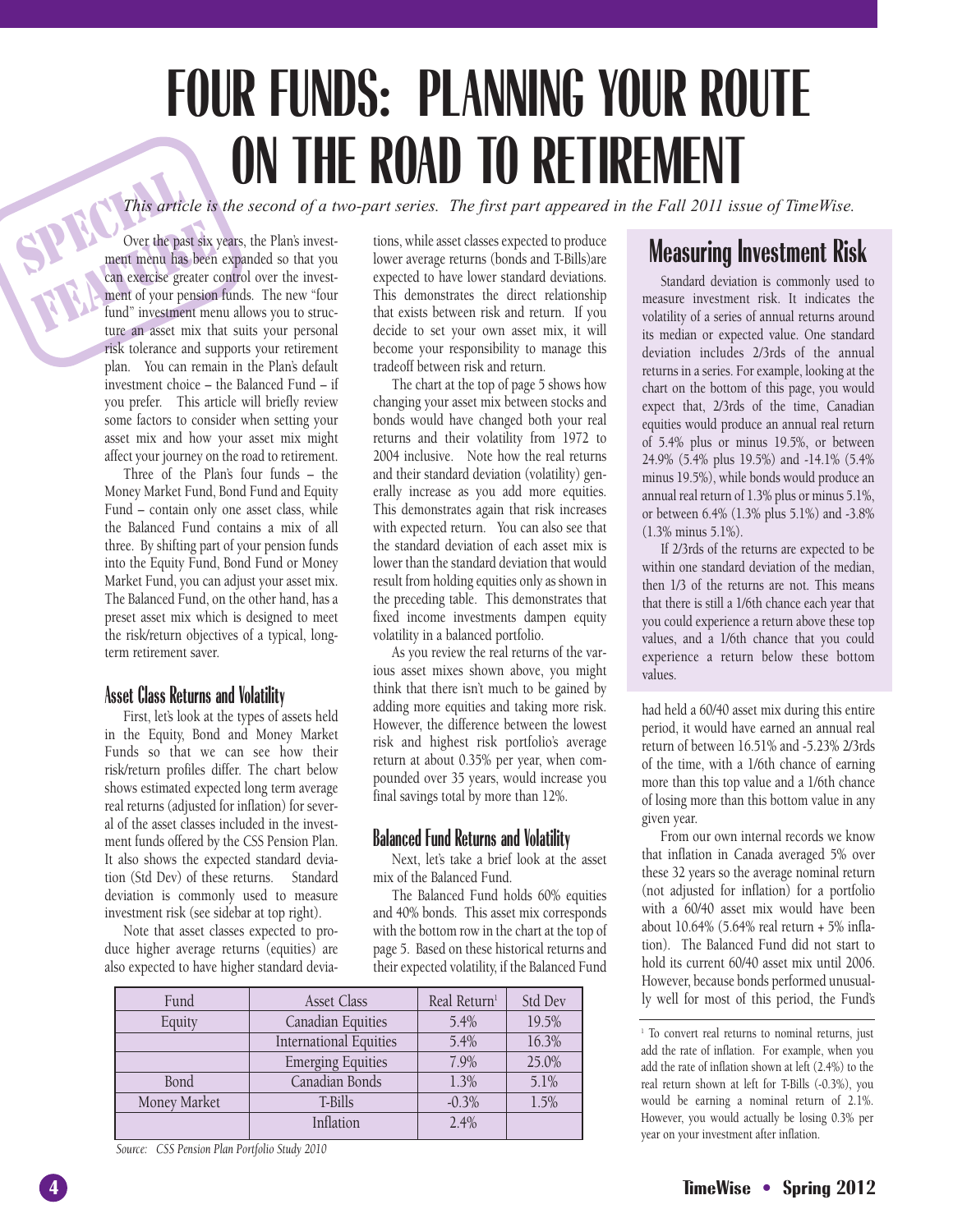| Historical Results - 1972 to 2004 |             |          |            |           |            |
|-----------------------------------|-------------|----------|------------|-----------|------------|
| Portfolio Asset Mix               | Real Return | Std Dev  | Losing Yrs | Av Loss   | Worst Loss |
| 33.3% Equities/66.7% Bonds        | $5.29\%$    | 8.07%    |            | $-9.8\%$  | $-22.4%$   |
| 50% Equities/50% Bonds            | 5.52%       | $9.66\%$ |            | $-13.3\%$ | $-25.5\%$  |
| 55% Equities/45% Bonds            | 5.58%       | 10.24%   |            | $-12.6%$  | $-26.5%$   |
| 60% Equities/40% Bonds            | 5.64%       | 10.87%   |            | $-13.5\%$ | $-27.6%$   |

#### *Source: CSS Pension Plan Portfolio Study 2005*

actual average nominal return from 1972 to 2004 was 10.52%.

Although investment returns are forecast to be lower in the future, these results suggest that the Balanced Fund can be expected produce an adequate return for a typical retirement saver. However, if it continues to hold 60% stocks and 40% bonds, you can also expect the Balanced Fund to suffer an occasional annual loss – on average, once every 4 to 5 years.

#### **How do you change your asset mix?**

The chart below shows the allocation of a hypothetical \$100,000 investment in the Balanced Fund between two asset classes – equities and bonds. For the sake of simplicity we will ignore the small portion of the Fund invested in short term investments. At an asset class level, the \$100,000 would be invested \$60,000 in equities and \$40,000 in bonds reflecting the Fund's 60/40 asset mix.

#### **100% Balanced Fund**

You could also adjust your asset mix to take on less risk if you were uncomfortable with the frequency and severity of losses expected in the Balanced Fund, provided that you were willing to accept lower long term average returns. How would you do this? Well, you could move some of your pension funds out of the Balanced Fund and into the Bond Fund. For example if you moved 30% of your pension funds from the Balanced Fund into the Bond Fund, your overall asset mix would become 42% equities and 58% bonds as shown in the chart below.

**70% Balanced Fund – 30% Bond Fund**

\$ Invested | % Equities | \$ Equities | % Bonds | \$ Bonds Balanced Fund | \$70,000 | 60% | \$42,000 | 40% | \$28,000 Equity Fund 0 100% 0 Bond Fund \$30,000 1000 100 \$30,000 Combined Asset Mix 42/58  $\parallel$  \$42,000  $\parallel$  \$58,000

There are two things to remember when you move funds out of the Balanced Fund and into the Bond, Equity or Money Market

|                          | \$ Invested | % Equities | \$ Equities | % Bonds | \$ Bonds |
|--------------------------|-------------|------------|-------------|---------|----------|
| Balanced Fund            | \$100,000   | 60%        | \$60,000    | 40%     | \$40,000 |
| <b>Equity Fund</b>       |             | 100%       |             |         |          |
| Bond Fund                |             |            |             | 100%    |          |
| Combined Asset Mix 60/40 |             |            | \$60,000    |         | \$40,000 |

Now suppose that you want to adjust your asset mix to take on more risk in the hope of earning higher long term average returns, and that you are comfortable with larger and more frequent short term losses. How would you do this? Well, you could move part of your pension funds out of the Balanced Fund into the Equity Fund. For example if you moved 30% of your pension funds from the Balanced Fund to the Equity Fund, your overall asset mix would become 72% equities and 28% bonds as shown in the chart below.

Fund. The first is that you will no longer be able to rely on automatic rebalancing to maintain your combined asset mix – you will have to monitor and adjust it yourself. The second is that if you invest all of your pension funds in the Equity, Bond or Money Market Fund, you will be giving up the benefit of asset class diversification.

#### **What is the right asset mix for you?**

Although the CSS Pension Plan offers a premixed investment option suitable for

**70% Balanced Fund – 30% Equity Fund**

|                          | \$ Invested | % Equities | \$ Equities | % Bonds | \$ Bonds |
|--------------------------|-------------|------------|-------------|---------|----------|
| Balanced Fund            | \$70,000    | 60%        | \$42,000    | 40%     | \$28,000 |
| Equity Fund              | \$30,000    | 100%       | \$30,000    |         |          |
| Bond Fund                |             |            |             | 100%    |          |
| Combined Asset Mix 72/28 |             |            | \$72,000    |         | \$28,000 |

long-term savers in the Balanced Fund, its asset mix might seem too risky or not risky enough to you. To determine how you might wish to change your asset mix, you will have to consider your comfort with risk, your planned retirement date, how much you can afford to contribute, your savings objective and the amount and type of investments you hold outside the Plan.

If you are thinking about setting your own asset mix, we recommend that you consider all of these factors with the assistance of a qualified financial advisor at your credit

union or wherever you bank. Your advisor will be pleased to help you understand the risk/return profiles of the Plan's Four Funds, establish your risk tolerance and make a retirement plan. <sup>2</sup> By taking these steps, you will increase the likelihood of making good decisions as you plan your route on the road to retirement.

<sup>2</sup> If you aren't working with a financial advisor but would like to see what kinds of questions are used to estimate an investor's risk tolerance or what information goes into a retirement plan, you can experiment with the planning tools linked to the Plan's website located here:

http://lifeeventsplanner.cuis.com/lep/LEPMgr? CUID=10007565&page=pgLEC\_Tools&Event=reti

rement and here:

http://lifeeventsplanner.cuis.com/lep/LEPMgr? CUID=10007565&FPS=pgFPS\_NewFinancialPlan

and here:

http://www.servicecanada.gc.ca/eng/isp/commo n/cricinfo.shtml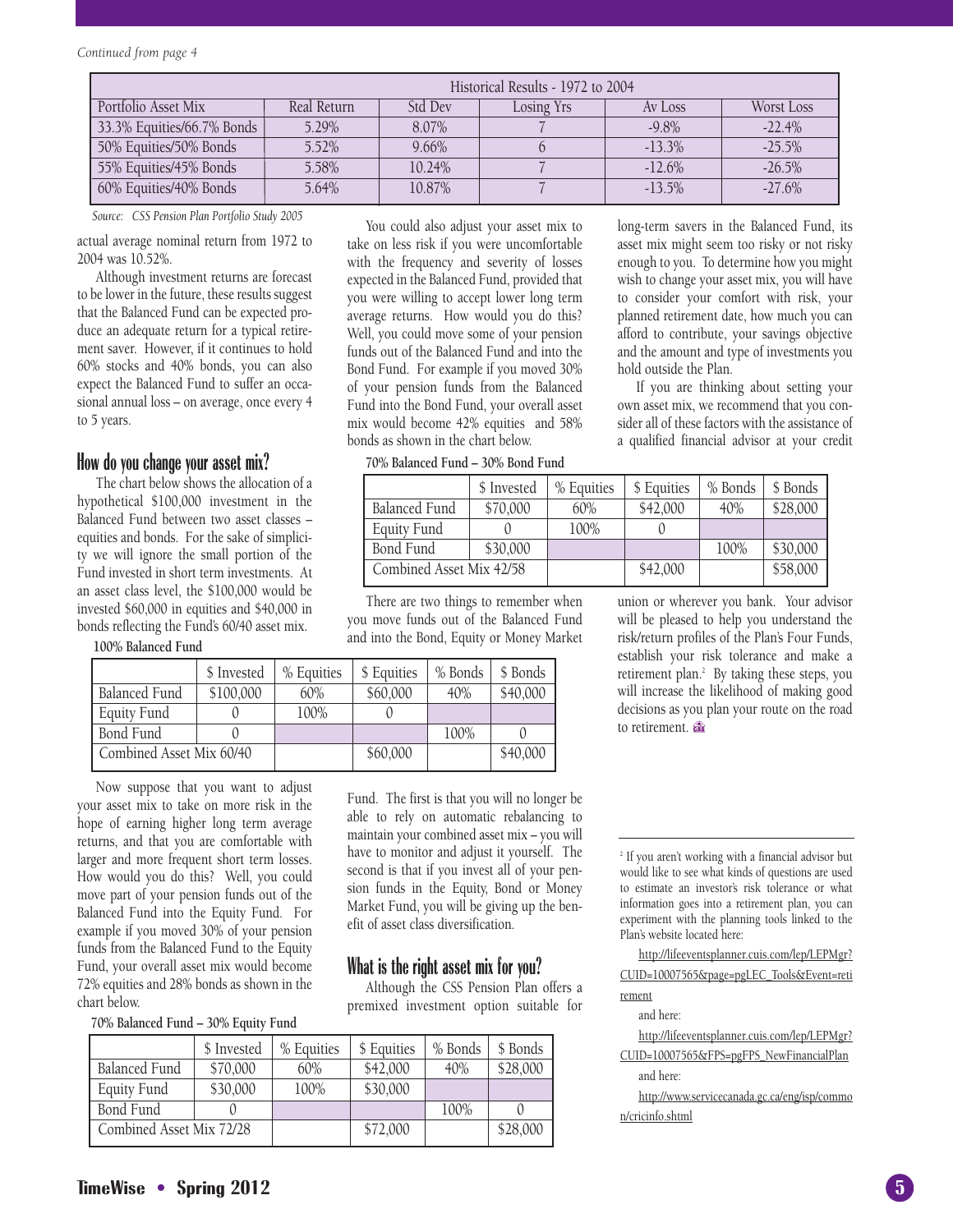# **PROFILE**

IN OUR CONTINUING SERIES OF PROFILES ON THE BOARD OF DIRECTORS, FEATURED IN THIS ISSUE IS AL MEYER, WHO JOINED THE BOARD IN MARCH 2011.

# **Al Meyer**

*"It's been the longest 90 days I've ever had on the job."*

**A**<sup>1</sup> Meyer understands how minutes l Meyer understands how minutes fact, Al knows first-hand how days can sometimes stretch into years.

In 1993, Al signed on to a 90-day contract to help set up Prairie Centre Credit Union (PCCU), headquartered in Rosetown, Saskatchewan. Today, Al is Chief Executive Officer (CEO) of Prairie Centre and he's working with spouse Norma to make sure they have all their ducks lined up for Al's retirement, scheduled for the not-too-distant future.

"It's been the longest 90 days I've ever had on the job," Al says, smiling.

He has been a board member of the Co-operative Superannuation Society (CSS) Pension Plan for one year and an employer delegate for SaskCentral for five years. He's also on the Executive, Audit and Risk, and Delegate Engagement committees for SaskCentral. And he brings a total of about 37 years of experience in the financial industry to his role on the CSS Pension Plan board.

"I spent many years closely involved with members and I became quite familiar with their long-term investments and borrowings,'' says Al. "I have an interest in our staff and the staff at all our cooperatives. So I felt I could assist in the pension fund work we were doing when



I let my name stand as an employer delegate.''

#### **Years of experience at Prairie Centre**

As CEO of Prairie Centre, Al is responsible for the strategic direction and overall operations at PCCU's administrative and retail offices in Rosetown, Outlook, Elbow, Loreburn, Beechy, Dinsmore, Kyle, Elrose, Eatonia, Eston and Harris. That means he oversees services provided by PCCU to a good portion of what's commonly referred to as west-central Saskatchewan, although technically speaking it's actually part of southwest Saskatchewan.

Al says PCCU has about 120 staff supporting some 13,000 members, many grain and cattle farmers or employees of agriculture related firms. Saskatchewan farmers have been doing comparatively well in recent years and he sees lots of optimism in the farming community.

"The last few years have been very positive,'' says Al. "Members are excited about how things are going. The agricultural sectors have been very positive and so have the spinoff sectors.''

But there have been plenty of tough times in the region, too. Al says that while there's a variety of soil quality and moisture conditions in a coverage area as large as PCCU's it is, for the most part, a drier region that might have been far less productive over the years were it not for the generally high quality of the soil.

"The moisture has been better – we're down a bit right now,'' he says. "But we had some really tough years in the mid 2000s that were very dry. Since 2007 on, it's been very good.''

#### **Volatility in farming like volatility in markets**

The volatility in farming is a reminder life offers few guarantees. And so it goes with investment vehicles, as well.

Al says that's why the CSS Pension Plan board recommends contributing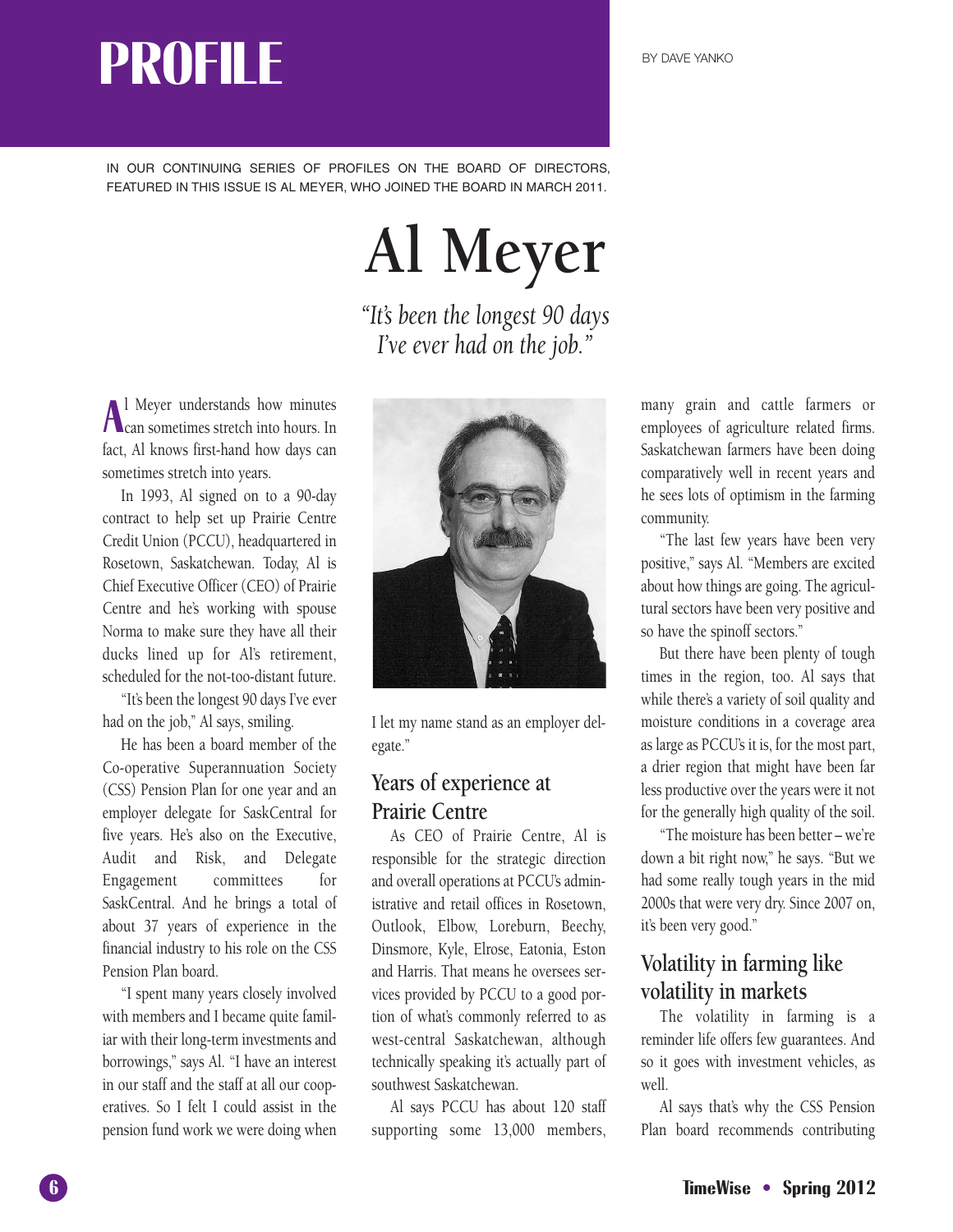#### *Continued from page 6*

members don't rely on their CSS pension funds and government pensions as their only sources of retirement money.

"I think one of the main things we need to do as a pension plan is make sure members look at (the CSS Pension Plan) as only a part of their retirement income,'' says Al. "Members need to look at other considerations, whether it's RRSPs or other investments. The Pension Plan is a portion of that retirement income.''

He says this broader approach to retirement investments isn't a new idea at the CSS Pension Plan but he acknowledges there's a much stronger emphasis on it since the big market drop in 2008. Virtually all investment funds were adversely affected at that time and it served as a reminder it's not wise to depend on a single investment instrument for retirement.

"My view is that the Plan has done very well over this period. I think if you compare it to our peers, we have done a good job. Naturally, any time you have the potential for negative returns, people are concerned. But overall, we've been able to protect our members' contributions.''

Al says many members have asked about the best way to achieve more diversity in retirement investments and he strongly recommends members enlist the help of a financial advisor or, if they already have one, schedule another visit.

"People have to make sure they know what's happening in their own situation. Everyone in the Plan is an individual and we all have different goals and objectives.''

#### **Growing up on the farm**

Al, who now lives on an acreage outside of Rosetown, has had connections to farming and rural Saskatchewan since his childhood. He grew up on a farm near Frobisher, Saskatchewan, which is

located about 50 km east of Estevan in the southeast corner of the province.

"I grew up on a mixed farm – we had cattle, we had hogs, and of course we grew grain. I was involved in all aspects of the farm and, well, I'm showing my age here, but I actually remember milking cows. I think growing up on the farm gave us a great work ethic, what with all things people went through in those days. And it certainly gives you a better appreciation of the way things are today!''

*"I think one of the main things we need to do as a pension plan is make sure members look at (the CSS Pension Plan) as only a part of their retirement income..."*

He went to elementary school in Frobisher, took his Grade 9 in nearby Bienfait, Grade 10 in Estevan and grades 11 and 12 in Oxbow, which is about 20 km from Frobisher. And while farm work like seeding and harvest always took precedence over extracurricular activities, Al played as many sports as he could.

Softball and hardball were his favourites, but he says he played quite a bit of hockey, too. On the ball diamond he played shortstop, a position typically reserved for the quick footed, agile fielder with a dependable glove. When pressed, Al allows that, "yes, I was very good with a glove and, actually, I was a pretty fast runner at that time, too.''

Being the youngest of three kids provided Al with a little bit of an advantage over his two siblings when it came to after-school activities, he says. A good portion of the farm chores and tasks had been assigned to his brother and sister by the time he was capable of doing them. He still had plenty of work to do, "but I certainly got more benefits, like being able to do more sports than my siblings.''

Being the youngest of three children would later give Al some benefits regarding his career path, as well. By the time he graduated from Grade 12, he had a pretty good idea what he wanted to do.

#### **Banking runs in the family**

"I had an interest in banking because, at the time, both my brother and sister were working at banks – different ones. So I went to work at a third bank. They were at the Royal Bank and Toronto Dominion, so I went to work at the Bank of Montreal.''

Al says that, in those days, the traditional banks offered a great grounding in the financial industry.

"I don't know what's in place today, but when I went into banking the banks had an excellent training system. There was lots of training and they sent you on lots of development programs, too.''

Al took his first position in the credit union system in 1978. He has held posts in Stoughton, Marcelin, Humboldt, Archerwill and Beechy, Saskatchewan, and in Cardston, Alberta. After that "90 day'' contract with PCCU in 1993, Al became PCCU regional manager and part of the executive management team. In 1995, he took charge of all PCCU branch operations and was appointed CEO in 2000.

#### **Life long learning**

During his long career in credit unions, Al took many educational and skill-upgrading courses, including programs offered through Credit Union Institute of Canada and CUSOURCE.

He took some university classes along the way, a majority of them managerial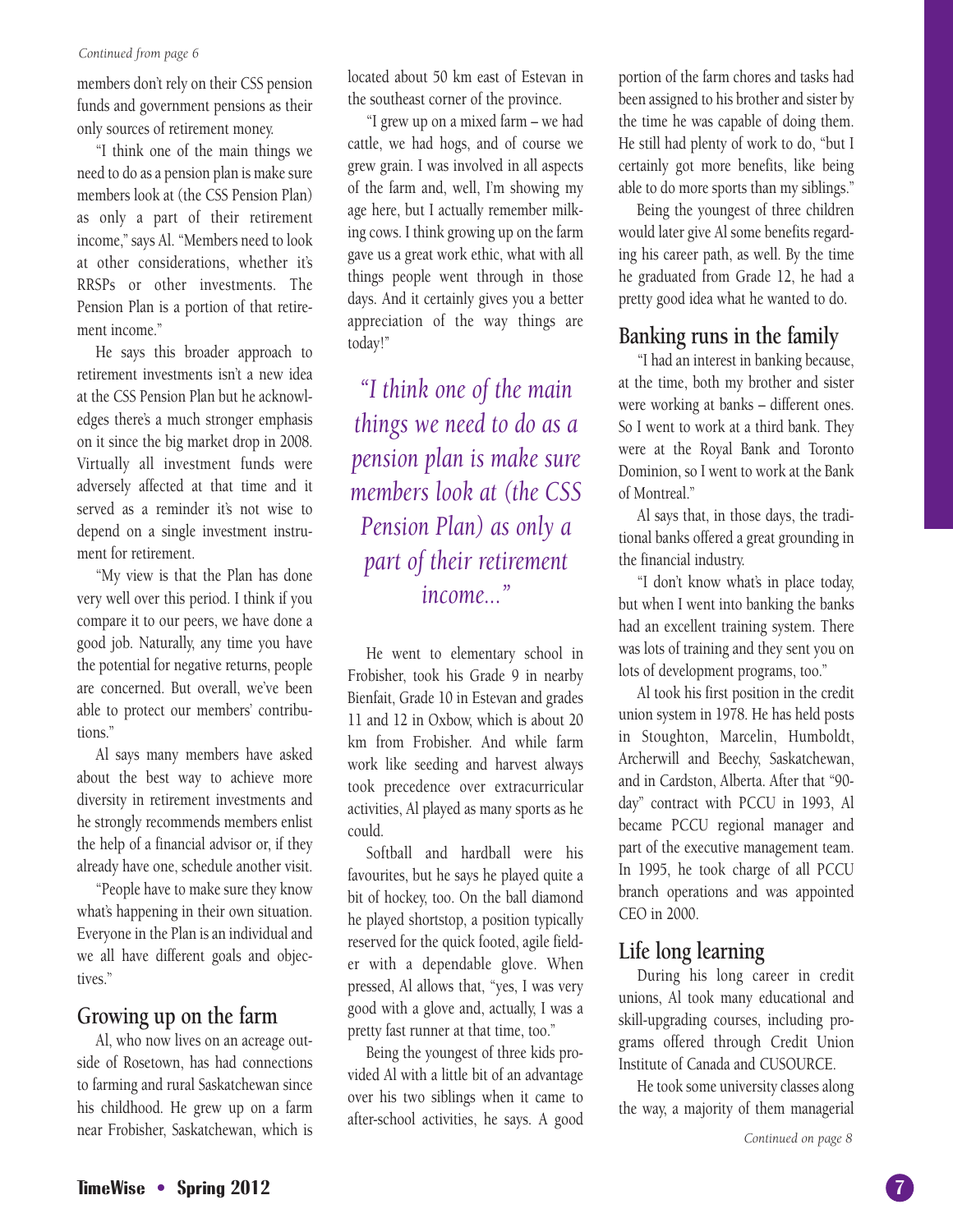#### *Continued from page 7*

courses taken online through Athabasca University. Most of the other programs and upgrading required classroom training, typically for one to two weeks. The classroom training was for specific areas like agriculture or commercial lending, or financial management. He says he also took a couple of accounting classes through the University of Regina. In spite of his history of continuous education and upgrading, Al is well aware he is one of a fast-diminishing group of credit union executives who does not have a university degree.

"Not many people do that anymore,'' he says. "Nowadays, you need your university degree. But I was fortunate in that there were good training programs then and I took advantage of them as much as I could. I didn't get any degrees. In hindsight, I'd have to say that if I was to do anything different, it would be that I would have taken the opportunity to earn my university degree.''

#### **Focusing on the kids**

Al and his spouse Norma have three daughters and two sons. Only the youngest two daughters remain at home – one is 14 in Grade 9 and the other 17 in Grade 11. A third daughter lives and works in Saskatoon as an aesthetician. One of their sons lives in Outlook, Saskatchewan, where he's involved in an apprenticeship program in auto bodywork, while the other is taking a course in turf management at Olds College in Olds, Alberta.

Through inclination and occupation, it's been Al who's been more actively involved in the sporting and other extracurricular activities undertaken by the kids. Norma is a nurse who works shift work.

"Our focus has always been that we want our kids involved in as many activities as they like,'' says Al. "And because

I tend to be the sports buff, I've tended to be the one involved in anything sports related.''

Al's been involved in a wide range of clubs and groups over the years. He has served on the board of directors of the Rosetown Golf and Country Club and the Rosetown Minor Athletics Association. Today, he says, his primary interest is spending time with his kids. He's still involved in softball, coaching his youngest daughter's Bantam team of 14 and 15 year olds.

#### *As Al's retirement looms larger, he and Norma also have been actively planning for life after work.*

Like many parents, Al says he and Norma are surprised at how fast time passes and how quickly the kids grow up and leave home. They're both well aware they have just two children who've not yet left the nest, and they also know "they're going to be gone really soon, too.''

"It won't be long before they'll be out on their own, doing their own thing. And, certainly, that will leave a lot more time for things that Norma and I want to become involved in.''

But while Al devotes as much spare time as he can to the kids' activities, he has managed to put aside some time for two of his favourite leisure time activities: golf, in the warmer months, and snowmobiling in winter. Norma doesn't golf, he says, but she says she may take it up once Al retires.

As for Norma's spare time activities, Al says she enjoys gardening and refinishing old furniture – "I call it antiques,'' he says. Both he and Norma enjoy reading, and watching the occasional movie, particularly when the whole family gets

together for Christmas or Easter. When it comes to television viewing, however, the lines are drawn.

"We have two TVs so she can watch her programs and I can watch my sports,'' Al says, chuckling.

As for favourite movies, Al says he's a big Clint Eastwood fan.

"I enjoy all of his work, old and new. Probably my favorite Clint Eastwood movie is Unforgiven.''

#### **Preparing for retirement**

As Al's retirement looms larger, he and Norma also have been actively planning for life after work. Al says they have purchased a quarter section of land in the region of Greenwater Lake Provincial Park, located in northeast Saskatchewan, and he and Norma have bought a house they intend to move onto their newly acquired property. He says they're aiming to have their new home and property all set for retirement living by the time the big day arrives. In fact, they tried to get out to explore some of the region's wellknown snowmobile trail network in mid March, but warm weather scuttled their plans. So now, Al is imagining warmer weather pursuits.

"I do like to do some fishing, as well, and I'm hoping when I retire to do a lot more."

The retirement property is not located close to where any of the kids live, nor were he and Norma looking for such locations.

"We picked where we want to be, and we want them to come and visit. And certainly, we're not trying to be close to where any of the kids are living because they could be anywhere in Canada, North America or around the world,'' says Al. He adds he thinks it's important the kids feel free to pursue their lives and careers wherever they take them.

"And when I'm retired, if we want to go visit them in, say, Australia, well, we can go do it.''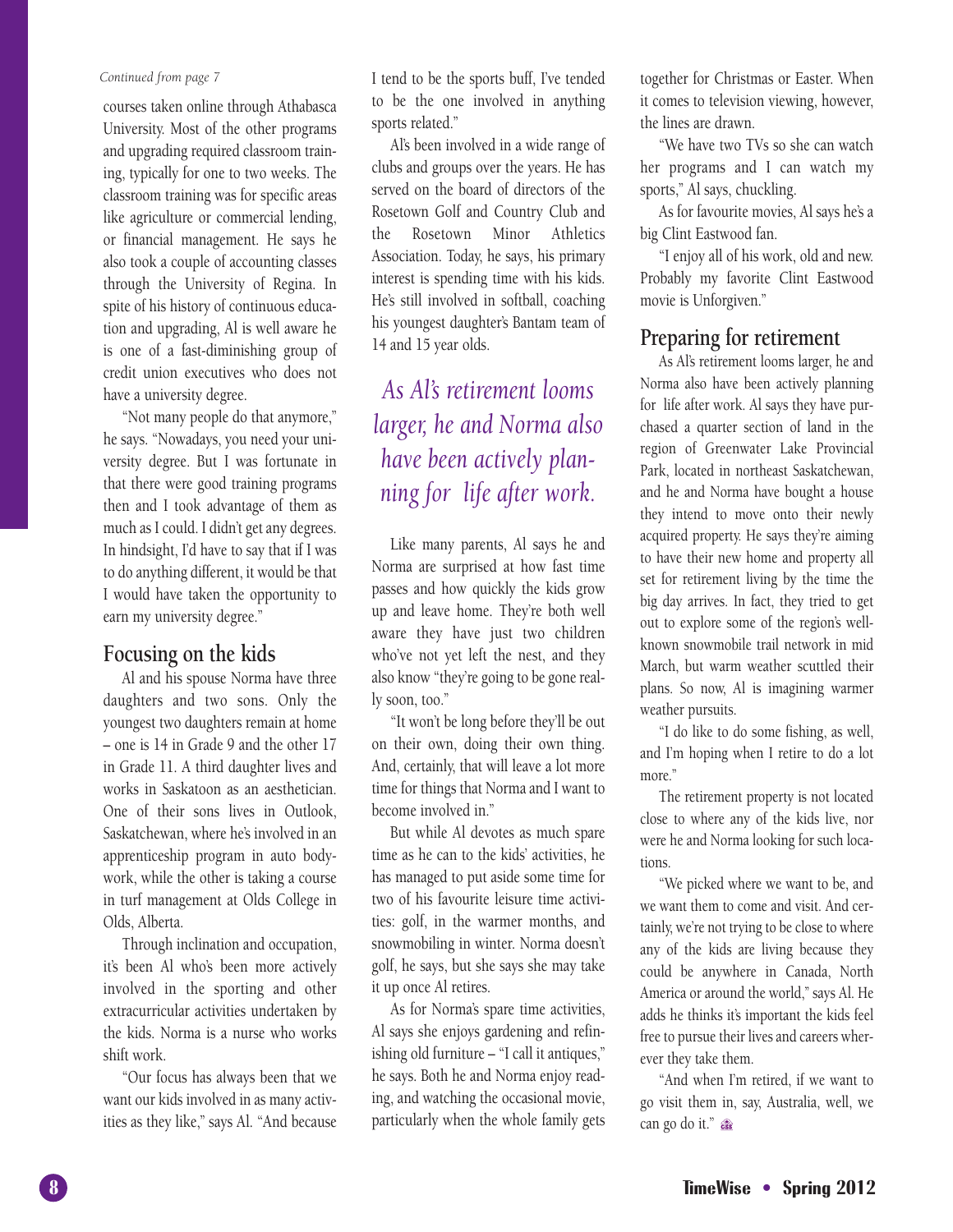## **FE THE ROAD TO RETIREMENT: PAVING THE WAY**

*Below is the third part of a series of three articles. The first two parts appeared in the spring and fall 2011 issues of TimeWise.*

#### *No one has a crystal ball, not even the "experts"...*

By the time you retire, you likely will have accumulated a substantial amount of retirement funds. Every member of the Plan knows that at some point they must tap into their retirement nest egg and set up retirement income payments. It can be somewhat challenging to figure out the best way to do this. While everyone eventually solves the problem, it's more stressful for some than for others. In this article you'll find a few examples to show what can happen when members don't spare a thought for retirement until the last minute, and then we'll touch on some of the things you can do to "pave the road" to retirement.

#### **Learning by Asking Questions**

Oftentimes members will call the Plan to say they want to retire and they're just waiting to see whether or not the "rates will go up." Sometimes they mention that they'd like to see the value of their invested funds bumped up by a buoyant economy in the last few months before they retire. They may say that if there's a good year in the making, they'll postpone their retirement, since they wouldn't want to miss out on an upswing in the investment markets.

They want to know if the "experts" on staff at the Plan can tell them whether or not the investment markets will produce a good rate of return over the next few months. The problem with this approach is that no one can know for certain how the investment markets will perform over the next few months. Other times, members may say they're waiting for the annuity rate to go up and they want to know if this is likely to happen soon. Here again, the problem is that no one knows the answer. No one has a crystal ball, not even the "experts," whether they're on staff or not.

Other times members call the Plan to say they've decided to retire and they want "a monthly payment," or they may say they want to "take their money out," or they may say they want to "take it out over 15 years." These sorts of statements are not very specific and they suggest that the member hasn't yet learned about their options. It should be mentioned that there are many specialized terms commonly used to refer to retirement income options. Conversations about retirement income options involve describing how a traditional, annuitystyle pension works—a monthly pension will pay you a fixed payment for as

long as you live, not just for 15 years. Also, it must be explained how the pension option differs from other retirement income options, such as a transfer out of the Plan to a Registered Retirement Income Fund (RRIF), or a Life Income Fund (LIF), or a Prescribed RRIF (PRRIF) at a financial institution. In some provinces the Plan is permitted to offer Variable Benefit payments, which are similar to a RRIF or LIF or PRRIF at a financial institution.

**S**

**A PECIAL**

**TURE**

A conversation about retirement income options would usually include a mention of the current value of the member's invested funds, as well as the year-to-date investment return on such funds. Also mentioned would be the most recent annuity rate for pensions. Furthermore, there would be a mention of the fact that setting up a pension requires that the member give up control of their capital, whereas setting up Variable Benefit payments does not. It would be mentioned that with Variable Benefit payments, there is uncertainty, whereas a pension is a sure and steady stream of payments for the rest of the pensioner's life. If the member has a

*Continued on page 10*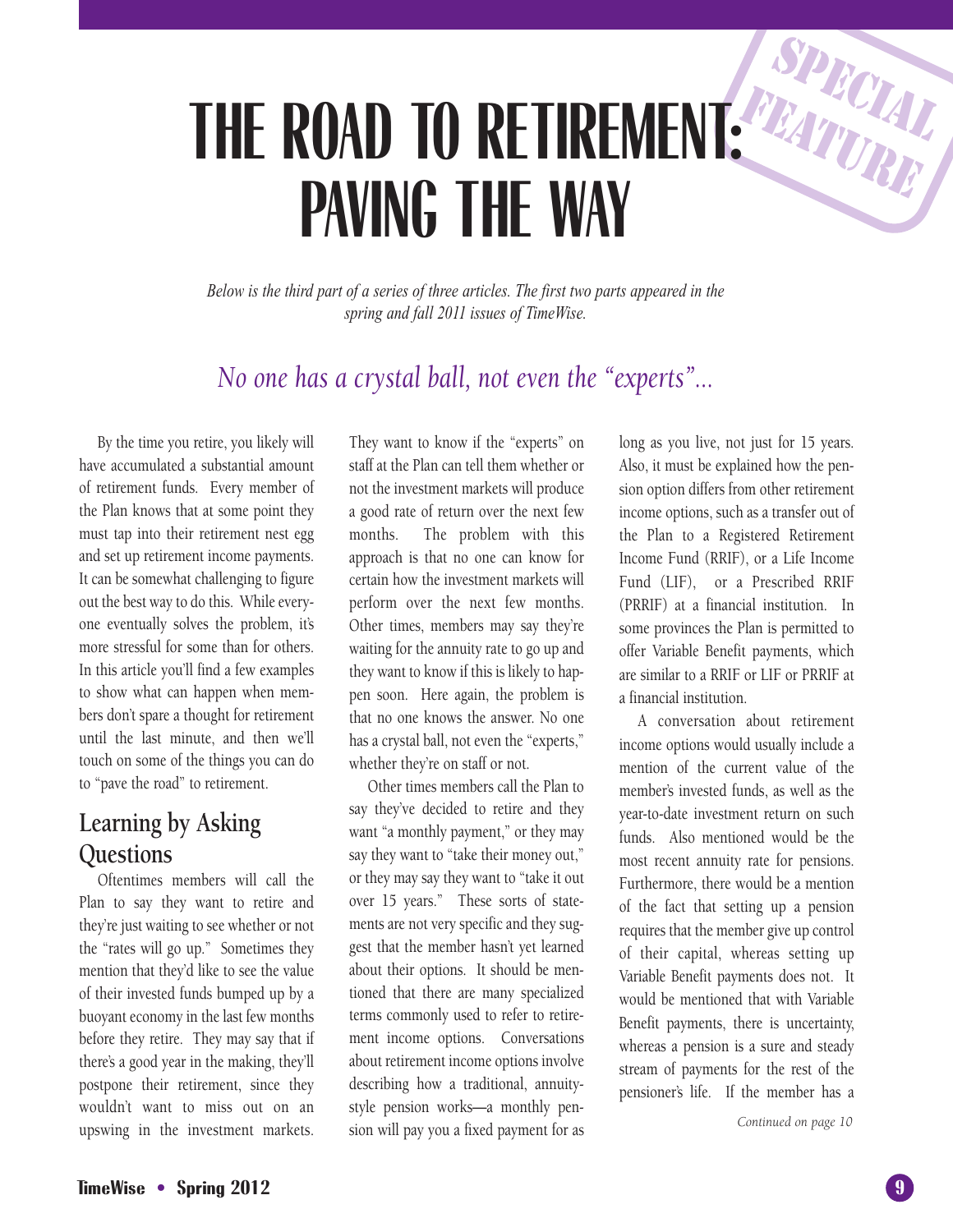#### *Continued from page 9*

spouse, there would also be an explanation of the spouse's rights.

Needless to say, all of this is quite a lot for anyone to take in during one phone conversation. This sort of conversation can be somewhat overwhelming for a member who, at the outset, simply called to announce his or her retirement. These members are surprised to discover that they have a lot to learn and they have important decisions to make before they can actually receive their first "monthly payment." The only way out of the puzzle is to give yourself time to learn about all the retirement income options and then choose the one that is best suited to your situation—the option that will best meet your personal needs and objectives.

Members often call the Plan's office to say that they want to retire and they ask what "the best" retirement income option is, or they may ask which option most other members choose, or they may ask which option will pay them the most money. They may say that they want advice from the "experts" at the Plan. While it is true that there are "experts" on staff at the Plan (several staff members hold a CFP license), we are not permitted to give advice—only information.

Quite often members will call to request that we send out all the forms for all the options, so that they can look them over and have them all handy, whatever they decide. The problem with this approach is that there are many different forms and looking at all the different forms is not going to help anyone decide on which retirement income option to choose. First, you must learn about the options, and then make an appropriate choice for your situation, and only then does it make sense to request a package of forms.

#### **A note of Forms**

It should be mentioned that there are several forms for each of the options. To set up a pension, you would need a package of pension application forms. To set up Variable Benefit payments, you would need a package of Variable Benefit payment Application forms. To transfer funds out, you would need transfer forms. (Transfer forms, by the way, may be printed from the Plan's website.) Obviously, if you don't yet know which

#### *When it comes to setting up retirement income, everyone faces a learning curve.*

retirement income option you want to set up, there is no way to know exactly which forms you need.

Members will sometimes call to ask how to fill out the forms. It's crucial that the forms be completed correctly. While we can explain how to fill out the forms, we are not in a position advise you which option you should choose.

After you've properly completed all the appropriate forms, you'll submit them to the Plan's office and one of the administrators will process them. If something is missing, they'll let you know. Once your application is complete, the administrator will send you a letter to confirm the details.

#### **Getting the necessary information**

If you're in a position where you want to begin drawing on your retirement

nest egg, but you don't know exactly how you're going to do it, and consequently you don't know which forms you need, what steps can you take?

We encourage members to call the office and we welcome the opportunity to answer questions and clear up misunderstandings. It's better for you, the member, if you call far enough ahead of your retirement to give yourself time to consider all your options.

Here at the office, we answer all kinds of questions and we also offer descriptions of the various retirement income options. We can go over your options on the phone. Very often, further to a phone call, we'll send out printed material along with a set of pension estimates and possibly a set of Variable Benefit payment illustrations. Generally all of this information is enough to help a member decide on the appropriate retirement income option.

There are other sources of information, such as the Plan's website. There are also excellent websites with information specific to the various jurisdictions, such as BC, Alberta, Saskatchewan, Manitoba, Ontario, and Federal. These websites are maintained by the regulatory bodies of each jurisdiction and they are well organized and up-to-date. You'll find links to these websites on the Plan's website. Otherwise, you could attend one of the Plan's workshops or seminars to gain an understanding of your options. Alternatively, you could schedule an appointment here at the office to go over your retirement income options.

Below is a list of the typical retirement income options. There are pros and cons for every option. Note that your retirement income options are determined by the pension legislation that applies to your account with the Plan.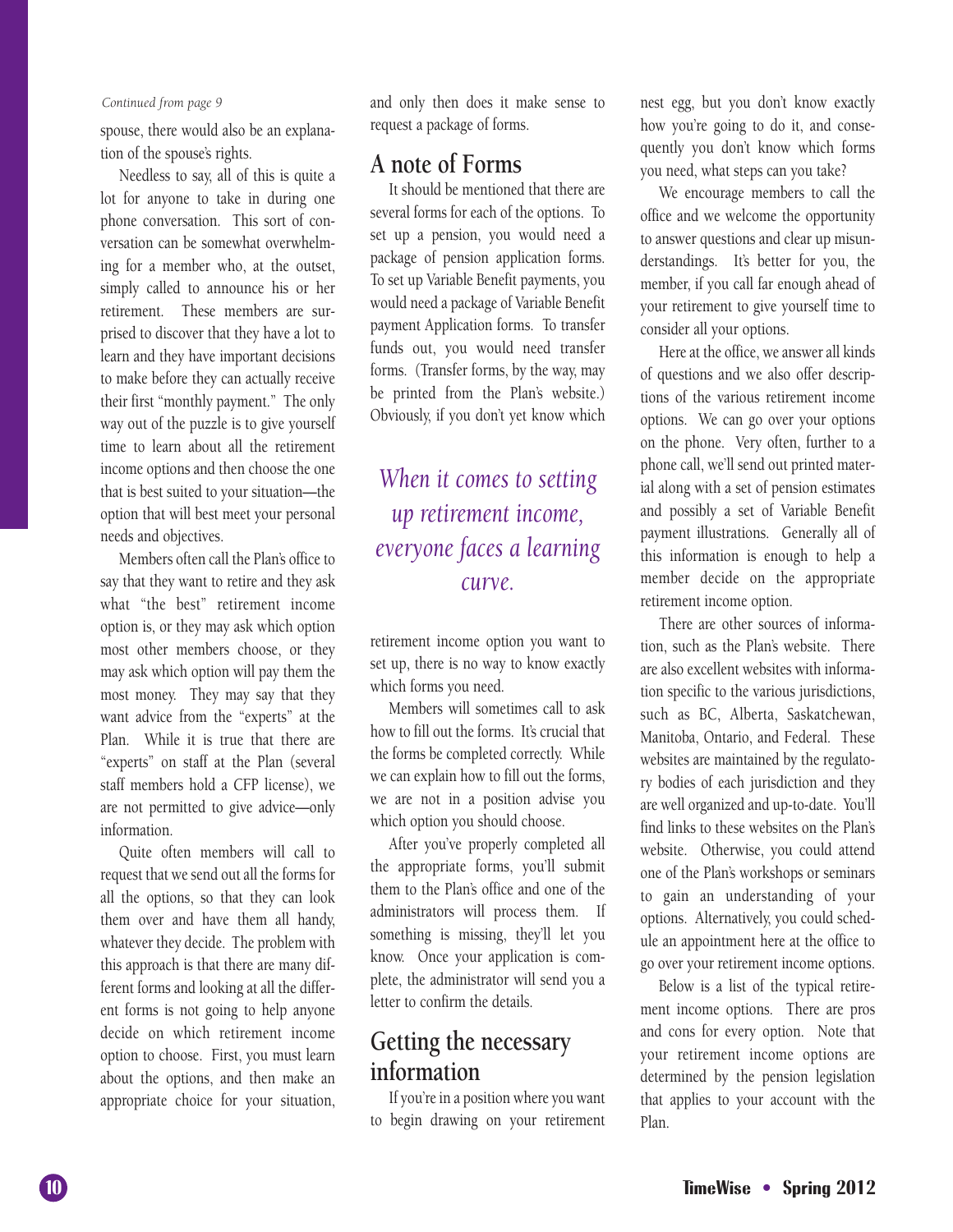1. You can purchase a monthly pension payable directly from the Plan. A monthly pension will provide you with a fixed monthly income for the rest of your life. 1

2. You can purchase a life annuity from a life insurance company, which would be similar to a monthly pension from the Plan.

3. If the pension legislation applicable to your situation so permits, you can start Variable Benefit (VB) payments directly from your individual account with the Plan. VB payments are simply periodic withdrawals of your accumulated funds. Your retirement income will be based on investment performance. You'll have to decide how to invest your funds throughout retirement, choosing to invest in one or more of the Plan's four Funds. You'll have to monitor your investment earnings. You may change the amount of the VB payment once a year. In most jurisdictions, VB payments have a limit on the maximum annual amount you can withdraw. There is a risk that you will outlive your funds.

4. You can transfer your funds out of the Plan to a RRIF or LIF or PRRIF at a financial institution. As with the Variable Benefit payments option, your retirement income will be based on investment performance.

Note that if you have a spouse, then you must select a specific monthly pension which is called the prescribed pension, meaning that it is prescribed by pension legislation. This prescribed pension would provide a lifetime monthly payment to your spouse if you should die first. Oftentimes members don't wish to take the prescribed pension, for one reason or another. Before the member can set up a different type of pension, or a different retirement income option, the member's spouse would have to waive the prescribed pension.

#### **Everyone faces a Learning Curve**

When it comes to setting up retirement income, everyone faces a learning curve. As some members say when they call, they've never retired before, so they need to learn about the options. This is

*Allow yourself plenty of time to analyze your needs and your options so that you make a decision that's right for you.*

quite true. The important thing is to be aware that you have options to choose from and decisions to make. Allow yourself plenty of time to analyze your needs and your options so that you make a decision that's right for you. Also, depending on which retirement income option you choose, you may decide to adjust your asset mix as you approach the point when you will begin to draw your retirement income payments.

Setting up retirement income is really more of a process rather than an announcement. If you look up the word "process" in the dictionary, you'll find a definition something like this—"a systematic series of actions directed to some end." In setting up retirement income, you want to make arrangements such that you may readily pay your bills even though you're no longer receiving a pay cheque from employment. The process involves learning about your options, and then making decisions and finally filling out various forms. After you've followed this process to "pave your way," you will be able to relax and look forward to your first retirement income payment.

1 When you purchase a pension you can choose one that has a guarantee period to ensure that a minimum number of monthly pension payments are made even if you, or you and your spouse, die early in retirement. You can direct these payments either to a named beneficiary or to your estate. Fifteen years is the maximum guarantee period permitted under the Income Tax Act.

## **2012 Pocket Facts**

*The 2012 edition of Pockets Facts is available in the Publications area of the Plan's website (www.csspen.com). Or, click on the link in the "What's New?" section of the homepage.*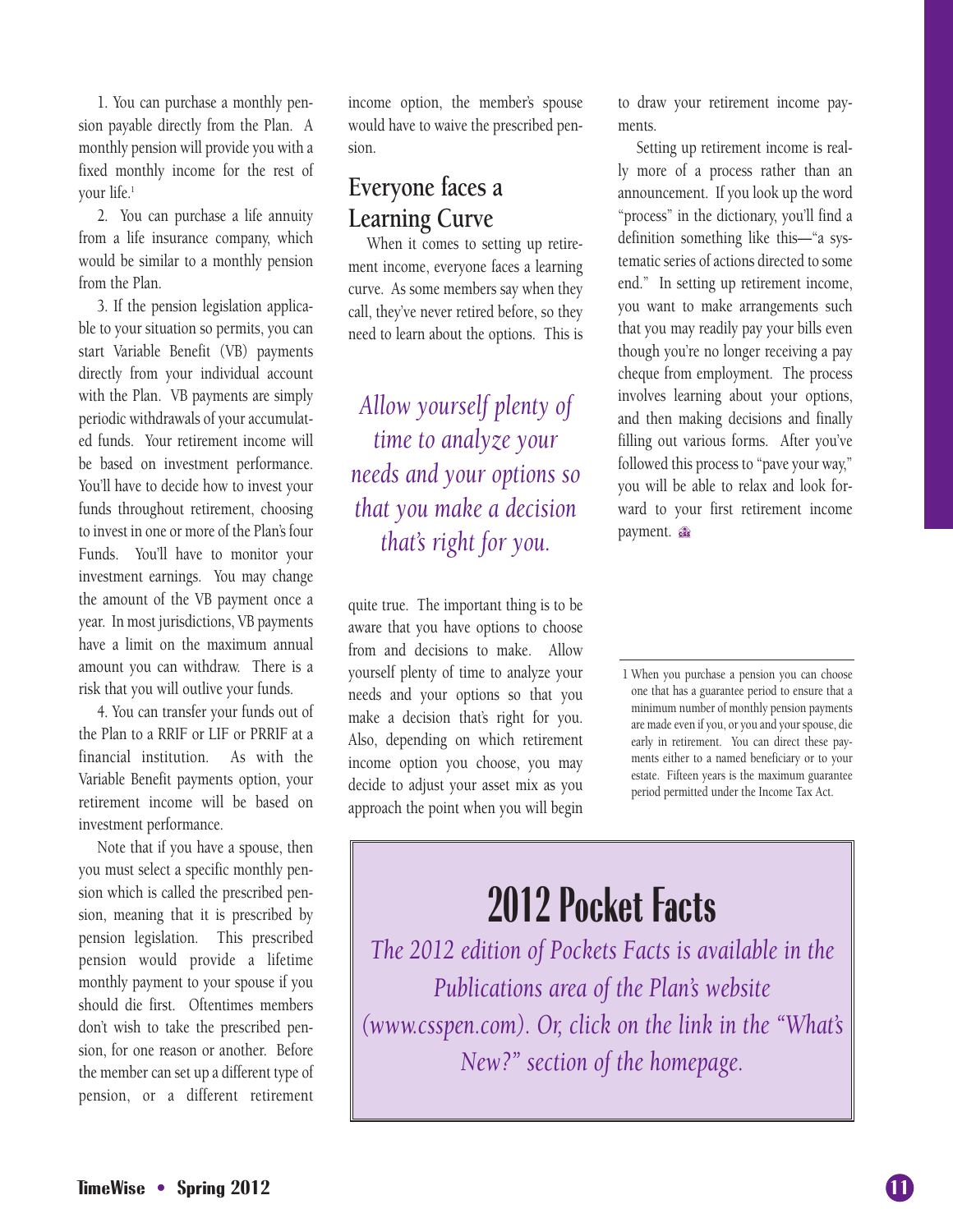# **R In expanding Property**

IN THIS REGULAR COLUMN WE ACKNOWLEDGE THOSE RETIREES WHO ARE NO LONGER WITH US. TO THEIR FAMILY AND FRIENDS WE EXTEND OUR SINCERE CONDOLENCES.

**Betsy Archer** *Red Deer Co-op, Red Deer AB*

**Ken Arneson** *Southland Co-op, Assiniboia SK*

**Frank Barlow** *Matador Co-op, Kyle SK*

**A. Roy Bearden** *Abernethy Co-op, Abernethy SK*

**Mildred Begg** *Borderland Co-op, Moosomin SK*

**Al Biliak** *Weyburn Co-op, Weyburn SK*

**Margot Bodor** *Federated Co-op, Calgary AB*

**Shiela Bourgonje** *Porcupine Credit Union, Porcupine Plain SK*

**Walter G. Brautigam** *Credit Union Central, Calgary AB*

**Greta Breckenridge** *Calgary Co-op, Calgary AB*

**Alan S. Brown** *Moose Jaw Co-op, Moose Jaw SK*

**Brian L. Brown** *Manning Foods, Manning AB*

**Peter Bueckert** *Strathclair Co-op, Strathclair*

**Mike Choma** *Dauphin Co-op, Dauphin MB*

**Floyd W.D. Cooley** *Calgary Co-op, Calgary AB*

**Olive J. Cottingham** *Weyburn Co-op, Weyburn SK*

**Albert J. Csada** *Weyburn Co-op, Weyburn SK*

**Richard J. Deering** *Calgary Co-op, Calgary AB*

**Mary A. Devries** *Calgary Co-op, Calgary AB*

**Betty Dunn** *Calgary Co-op, Calgary AB*

**Rose B. Eklund** *Fort St. John Co-op, Fort St. John BC* **Alex Evanisky** *Central Alberta Co-op, Innisfail AB*

**Betty (Caroline E) Evans** *Prince Albert Co-op, Prince Albert SK*

**Verna Evans** *Pioneer Co-op, Swift Current SK*

**Thomas G.M. Foy** *Eastalta Co-op, Vermilion AB*

**Odette A. Frankow** *Innovation Credit Union, Swift Current SK*

**Rhoda Goddard** *Westview Co-op, Olds AB*

**Eva Graham** *Red River Co-op, Winnipeg MB*

**Paul Handley** *Fort St. John Co-op, Fort St. John BC*

**Edna Hobbs** *Rocky Mountain House Co-op, Rocky Mountain House AB*

**Alma Jackson** *Pioneer Credit Union, Swift Current SK*

**Sarah F. Jones** *Credit Union Central, Winnipeg MB*

**David Kerr** *Calgary Co-op, Calgary AB*

**Corbin King** *Terrace Co-op, Terrace BC*

**Robert D. Kondra** *Federated Co-op, Saskatoon SK*

**Norbert C. Labossiere** *Pembina Co-op, St. Leon MB*

**Broonita Lagerwaard** *Calgary Co-op, Calgary AB*

**Lyford Laird** *Agrifoods Co-op, Edmonton AB*

**Lannon Lawrence** *Weyburn Co-op, Weyburn SK*

**James E. Lee** *Surrey Co-op, Surrey BC* **Sylvia Liick** *Calgary Co-op, Calgary AB* **Catherine Loehr** *Humboldt Co-op, Humboldt SK*

**Lois Margolis** *Arctic Co-op, Winnipeg MB*

**Effie Marshall** *Federated Co-op, Saskatoon SK*

**H. Lory Massey** *Calgary Co-op, Calgary AB*

**Robert C. McCloy** *Moose Jaw Co-op, Moose Jaw SK*

**Thomas J. McFadden** *Portage Co-op, Portage la Prairie MB*

**Dianne L. McInnes** *Pioneer Credit Union, Swift Current SK*

**J. Wes McLellan** *Medicine Hat Co-op, Medicine Hat AB*

**M. May McNab** *Neepawa-Gladstone Co-op, Neepawa MB*

**Margaret A. Mickey** *Servus Credit Union, Ponoka AB*

**Emilia Morgan** *Federated Co-op, Saskatoon SK*

**Linda Mucci** *Drumheller Co-op, Drumheller AB*

**Mary C. Muhle** *Moose Jaw Co-op, Moose Jaw SK*

**Muriel Mytron** *Fort St. John Co-op, Fort St. John BC*

**Mona H. Oakes** *Federated Co-op, Edmonton AB*

**Shirley Ogrodnik** *Red River Co-op, Winnipeg MB*

**Bernice M. Olson** *Central Alberta Co-op, Innisfail AB*

**Donald A. Overholt** *Welwyn Co-op, Welwyn SK*

**Arnold J. Paidel** *Federated Co-op, Winnipeg MB*

**Rhea Perron** *Concentra Financial, Saskatoon SK*

**Conrad L. Plemel** *St. Gregor Credit Union, St. Gregor SK* **Edith S. Quickfall**

*Credit Union Central, Regina SK*

**Wilfred D. Reeves** *Yorkton Co-op, Yorkton SK*

**Kathy Reid** *Battlefords Co-op, North Battleford SK*

**Rose A. Reid** *Red River Co-op, Winnipeg MB* **Edward A. Rogers** *Eastalta Co-op, Vermilion AB*

**Alison H. Rogerson** *Calgary Co-op, Calgary AB*

**Vinetta E. Sabiston** *Dauphin Co-op, Dauphin MB*

**Hans G. Schildbach** *Federated Co-op, Saskatoon SK*

**Grant L. Seifried** *Choiceland Credit Union, Choiceland SK*

**Ethel L. Sharkey** *Eagle Hill Co-op, Bowden AB*

**Beverly Smith** *Concentra Financial, Saskatoon SK*

**Murray A. Stainbrook** *Weyburn Co-op, Weyburn SK*

**Nettie N Stannard** *Edmonton Co-op, Edmonton AB*

**Elizabeth Stauffer** *Parkway Co-op, Roblin MB*

**Kathleen E. Stoney** *Delta Co-op, Unity SK*

**Aileen G. Tallentire** *Earl Grey Credit Union, Earl Grey SK*

**Alfred Temple** *Moose Jaw Co-op, Moose Jaw SK*

**B. Ernest Tendler** *BCU Financial, North Battleford SK*

**Gordon Thiessen** *Lloydminster Co-op, Lloydminster SK*

**Eileen G. Thompson** *Interprovincial Co-op, Winnipeg MB*

**Donna C. Thompson** *Lancer Credit Union, Lancer SK*

**Anne E. Tilitzky** *Pioneer Co-op, Swift Current SK*

**Nick Toderian** *Yorkton Co-op, Yorkton SK*

**Margaret Varga** *St. Patrick's Credit Union, Lethbridge AB*

**Helen Whitely** *Saskatoon Co-op, Saskatoon SK*

**Selma B. Wilkie** *Battlefords Co-op, North Battleford SK*

**Adeline Zdrill** *Edmonton Co-op, Edmonton AB*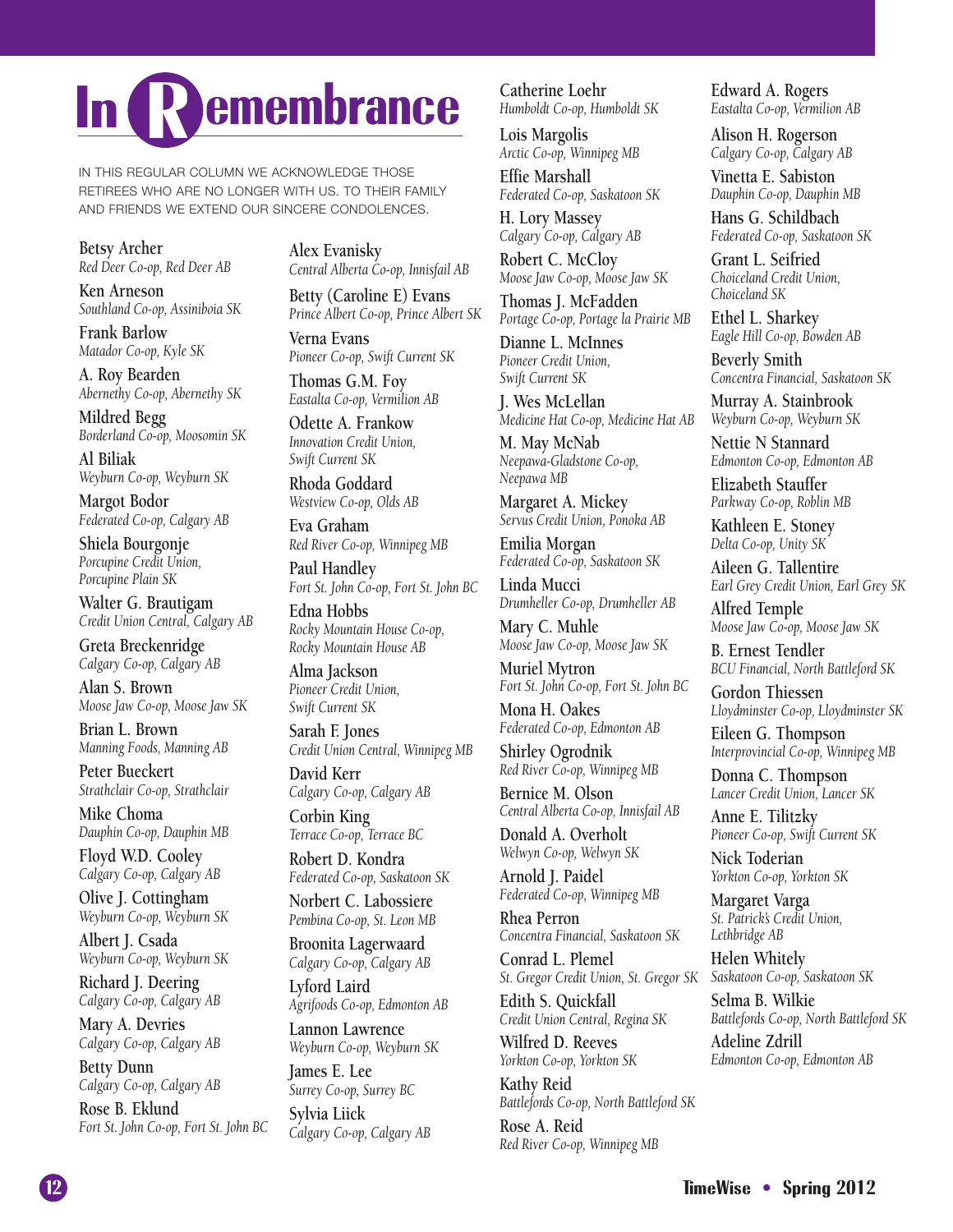# **T.F.S.Eh?**

# **It's your pig talking.**

*Do you know there is a way to earn investment income tax-free?*

*The Tax-Free Savings Account allows taxpayers to set money aside and watch it grow tax-free throughout their lifetime.*

*- Pig E. Bank*

**Your credit unions...** *a fresh approach to your savings.*

**Advantage Credit Union** www.advantagecu.com 888.752.7404

**Affinity Credit Union** www.affinitycu.ca 306.934.4000 or 866.863.6237

**Conexus Credit Union** www.conexus.ca 306.780.1666 or 800.667.7477

#### **Cornerstone Credit Union**

www.cornerstonecu.com Tisdale: 306.873.2616 Yorkton: 306.783.9433

**Innovation Credit Union** www.innovationcu.ca 866.446.7001

#### **Synergy Credit Union** www.synergycu.ca 866.825.3301

#### **TCU Wealth Management**

www.Tcufinancialgroup.com/wealthmanagement/ 877.828.4343 Email: tcu@tcu.sk.ca